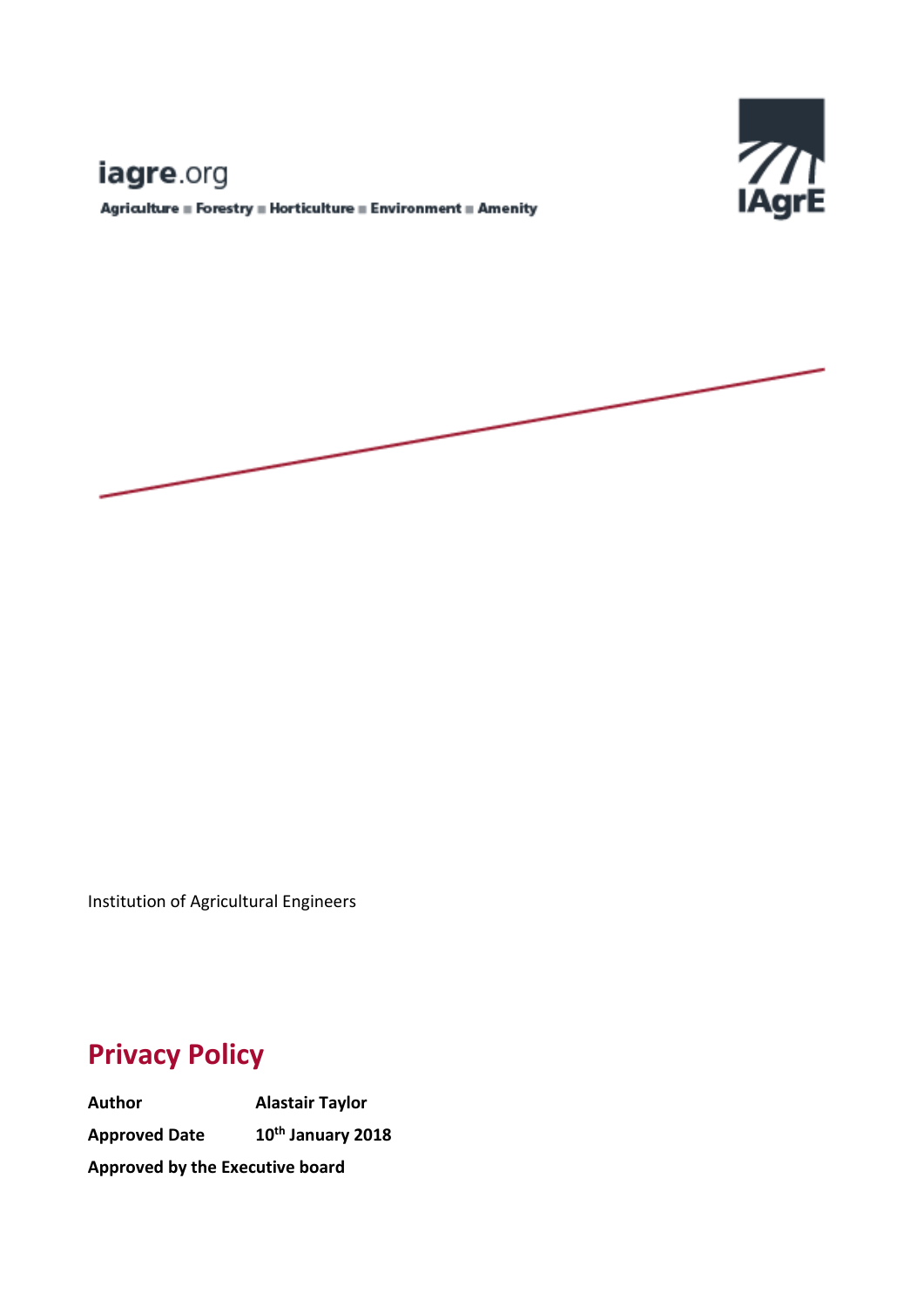# **1. Privacy**

IAgrE respects the privacy of its members, registrants, customers and staff. IAgrE aims to act consistently with the Data Protection Act 1998 and subsequent regulations such as the General Data Protection Regulations (GDPR).

# **2. Use of Personal Data**

IAgrE may use your personal data in the following ways:

- To process membership applications, upgrades and renewal, professional registration, and other membership related matters.
- To provide you with information on beneficial products, events and services that either you have requested or which IAgrE believes will be of benefit to you.
- To carry out our obligations arising from any voluntary activities entered into between you and IAgrE such as committee membership and branch activity
- To notify you about any changes to IAgrE services and obligations.

# **3. How we handle your personal information**

Personal information is the information or opinion that allows others to identify you. It includes your name, age, gender and contact details. It is IAgrE policy that information relating to its members, registrants, customers and staff is available only to IAgrE and not for direct access by third parties.

# **4. Collection of personal information**

Generally, IAgrE collects personal information directly from you. For example, we collect personal information when you:

- Deal with IAgrE in person, by telephone, letter, or email
- Supply a Curriculum Vitae or Resume
- Fill out and submit a membership application form
- Submit any other information in connection with your application for membership or the purchase of products and services
- Make an enquiry via a web form or email
- Complete your subscription renewal forms
- Make a conference or event booking

Personal information about you may also be collected from a third party. For example when IAgrE receives:

- References relating to your application
- Information about you relating to reciprocal relationships we have with other professional associations such as Engineering Council and Society for the Environment.

### **5. Why we collect information**

We collect your personal information to enable us to provide various products and services and for the administration of your membership with the Institution.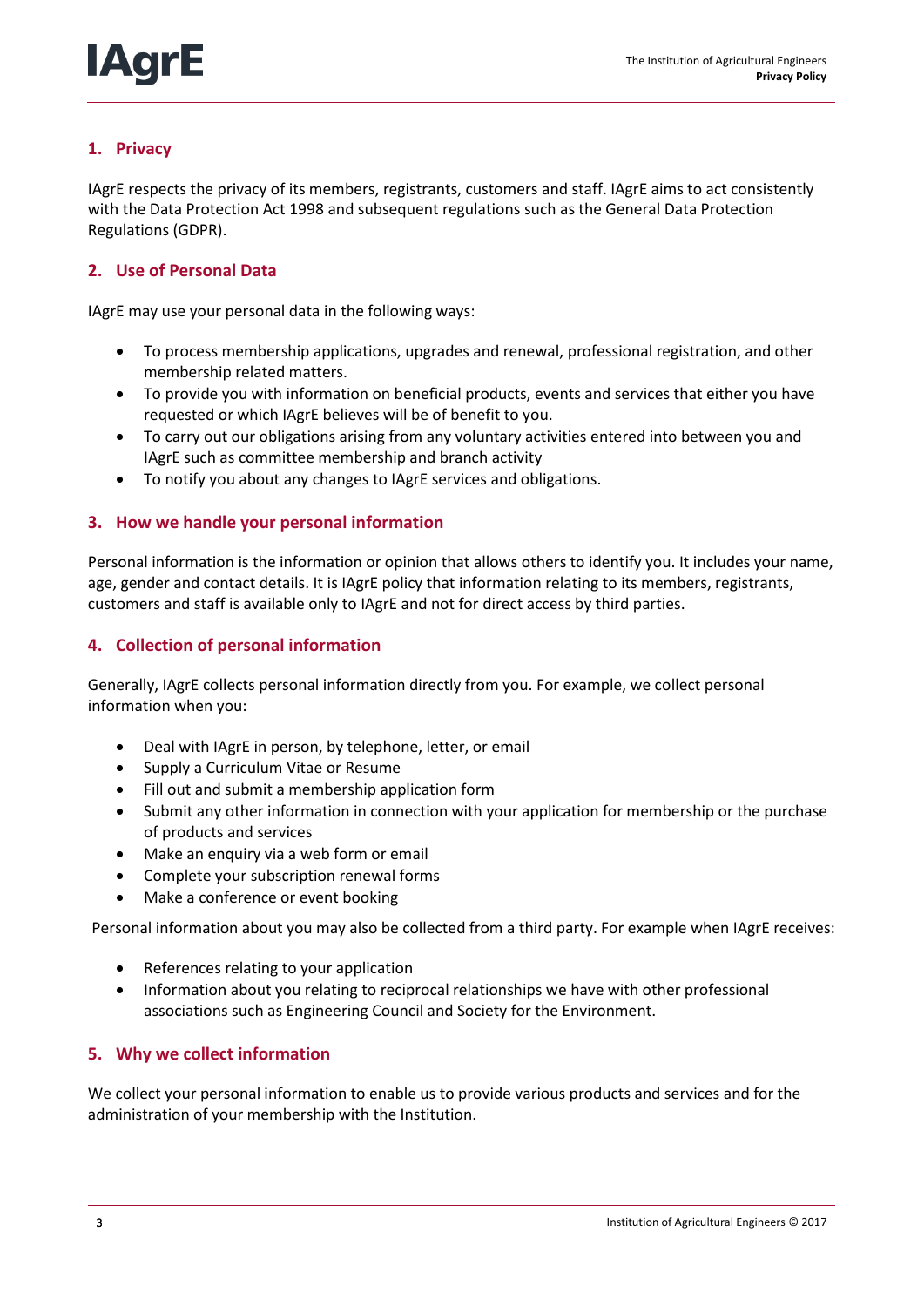# **6. What we collect**

**IAq** 

- The type of personal information we collect includes your title, first name, surname, gender, date of birth, nationality, your qualifications, home and work contact details (phone, fax, email, street address, email address) and your mailing address.
- We also collect information relating to your employment including where you are currently employed, your job title, areas of interest/ expertise and your job function. As part of the membership application process we collect information relating to your qualifications (proof of completion, academic transcripts).
- In applications for some grades of membership we ask you to identify a referee and to provide contact information for them.
- When purchasing a product such as membership professional registration, or attendance at an event, your credit card details are also collected, and are temporarily stored until we have processed your order.

### **7. Format of data collected**

The personal information IAgrE collects may be in electronic format such as emails, data form entry, email attachments, and in hard copy such as printed versions of information received electronically or transferred via Royal Mail or by hand.

#### **8. Use and disclosure**

IAgrE policy is not to disclose any personal Information that we hold on you to any unrelated third party, except where you have given your express consent for us to do so or where required by law.

Arrangements are occasionally made with suppliers of goods and services for their mailings to be sent to members. All material is carefully vetted and the mailing list is never released to third parties. These mailing are only ever included with standard IAgrE communications such as the Landwards journal and other communications sent directly from the IAgrE Secretariat.

We provide your email address Regional Branches to the Special Interest Groups of IAgrE for the purpose of notifying you about events and activities of these groups.

Delegates at IAgrE events have told us that it is beneficial to see who else is attending the same event. For this reason we make available a list of all delegates (names and job titles) to those who are themselves attending an event (the delegate list).

If you tell us that you do not wish us to use your Personal Information for a particular purpose, we will honour your request.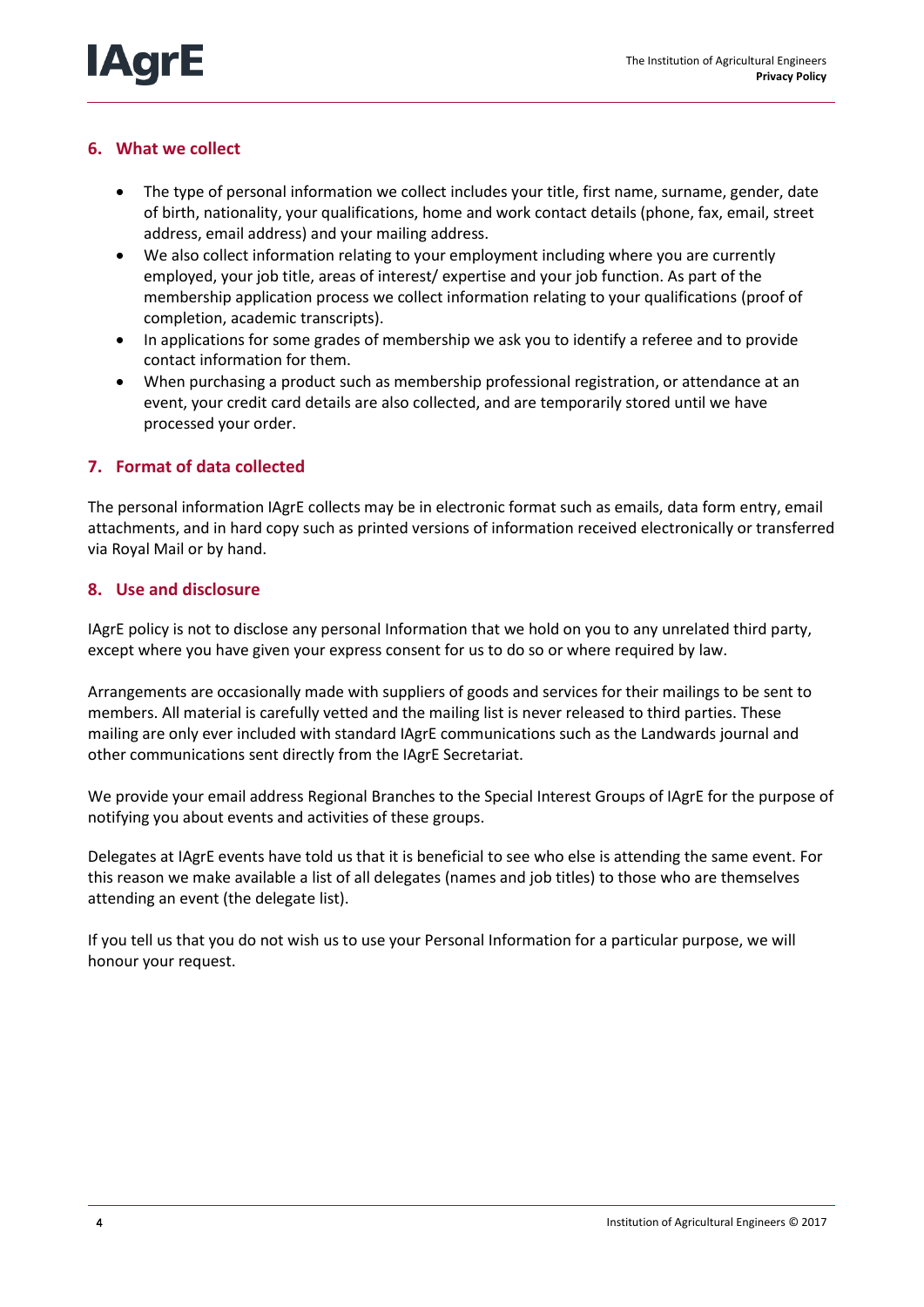# **9. Security**

IAgrE uses all reasonable efforts to ensure Personal Information provided by you is held securely.

Printed information (such as membership applications and assessments) are stored in individual member's files. These are only accessible to Secretariat Staff and are locked and secured outside of office hours.

Where Personal Information is used by the IAgrE Membership Committee to assess grades of membership and professional registration, assessors are required to follow a privacy code of conduct which details the agreed IAgrE requirements for information transfer, membership and registration processing, confidentiality, and final storage of records.

In event of a member leaving IAgrE membership and/or ceasing professional registration, hard copy records are maintained for six years in line with established procedures for readmitting members following resignation or temporary suspension from membership and registration. All printed information is securely shredded once it has been deemed redundant.

All IAgrE Computers are configured with an automatic out of office screen lock to avoid private information being viewed by others. Private data stored online is only accessible at the IAgrE office with no remote access permitted. Personal hand held devices are password controlled and give limited access to data.

IAgrE accesses your information for the purpose of management, administration and registration and uses the services of approved third parties such as Mailing Houses, IT Support and Web Development services to support this activity. All third parties are required to operate in line with this Privacy Policy. IAgrE adopts a Passwords Policy in line with identified best practice.

Your data may be transferred to, and stored at, a destination outside the European Economic Area ("EEA"). It may also be processed by staff operating outside the EEA who work for us or for one of our suppliers. By submitting your personal data, you agree to this transfer, storing or processing. IAgrE will take all steps reasonably necessary to ensure that your data is treated securely and in accordance with this Privacy Policy.

All information you provide to us is stored on our secure servers. Any payment transactions will be encrypted using SSL technology. Where IAgrE has given you (or where you have chosen) a password which enables you to access certain parts of the Website, you are responsible for keeping this password confidential. IAgrE requests that you do not share a password with anyone.

The transmission of information via the internet is not always secure. IAgrE will protect your personal data in accordance with current best practice but, it cannot guarantee the security of your data transmitted to the Website; any transmission is at your own risk. Once IAgrE has received your information, it will use procedures and security features to minimise the likelihood of unauthorised access.

# **10. Data Breaches**

IAgrE seeks to avoid any data breaches and has put in place appropriate policies and procedures to prevent this and deal with the aftermath in the unlikely event of this happening.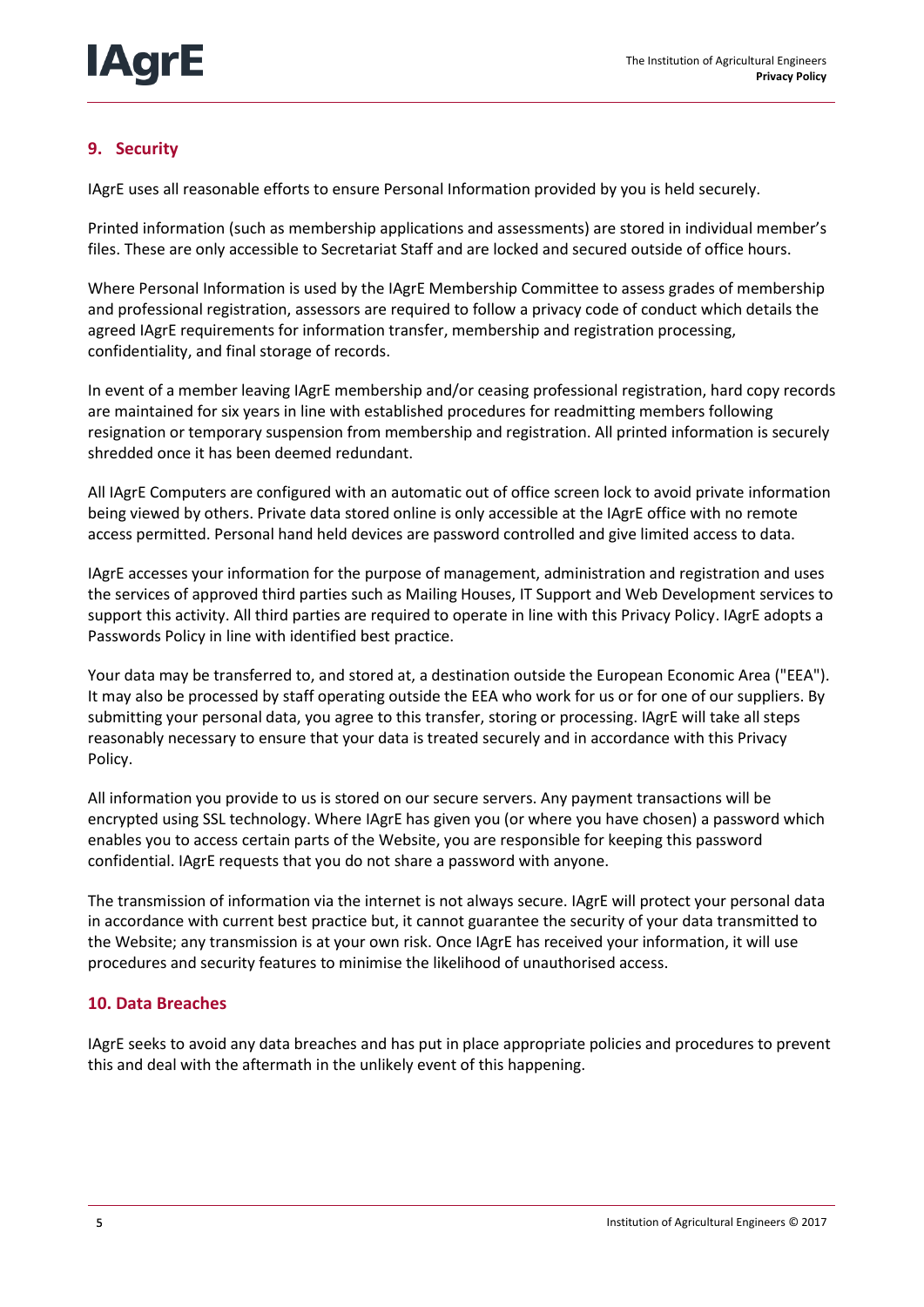# **11. Permissions**

IAgrE adopts a policy of seeking Data Usage Permissions for use of the use of member's personal information and requires them to "opt in" to receive information. These are available on-line and in hard copy. They take two forms:

- Data Usage Permissions, Terms and Conditions for the ongoing collection of permissions from established members.
- Data Protection and Privacy Permissions used at the point of membership application, professional registration and upgrade.

The permissions given by IAgrE members are recorded on the central membership database and used to ensure that member's confidentiality preferences is maintained.

The following words are used to collect established members permissions for the use of their data. Where needed, this statement is added to application forms and other membership related documents.

### **Data Usage Permissions, Terms and Conditions**

In order that IAgrE maintains compliance against the General Data Protection Regulations (GDPR), it is necessary that we seek Data Usage Permission as defined below:

I confirm my understanding that the Institution of Agricultural Engineers (IAgrE) holds my information on a central database for the purpose of administering my membership and/or professional registration and for the purpose of promoting, delivering and improving my experience of IAgrE and its products and services or such other purposes as are described in the IAgrE Privacy Policy.

I give my permission for IAgrE to access my information for management, administration and registration purposes

Key Points

- Your information is stored securely
- You have a right to see the information IAgrE keeps
- Your information is only used for the purposes described above
- Your information is *never* shared with third parties for marketing purposes

Е **Please tick the box to confirm you have read and accepted these Data Usage Permissions, Terms and Conditions**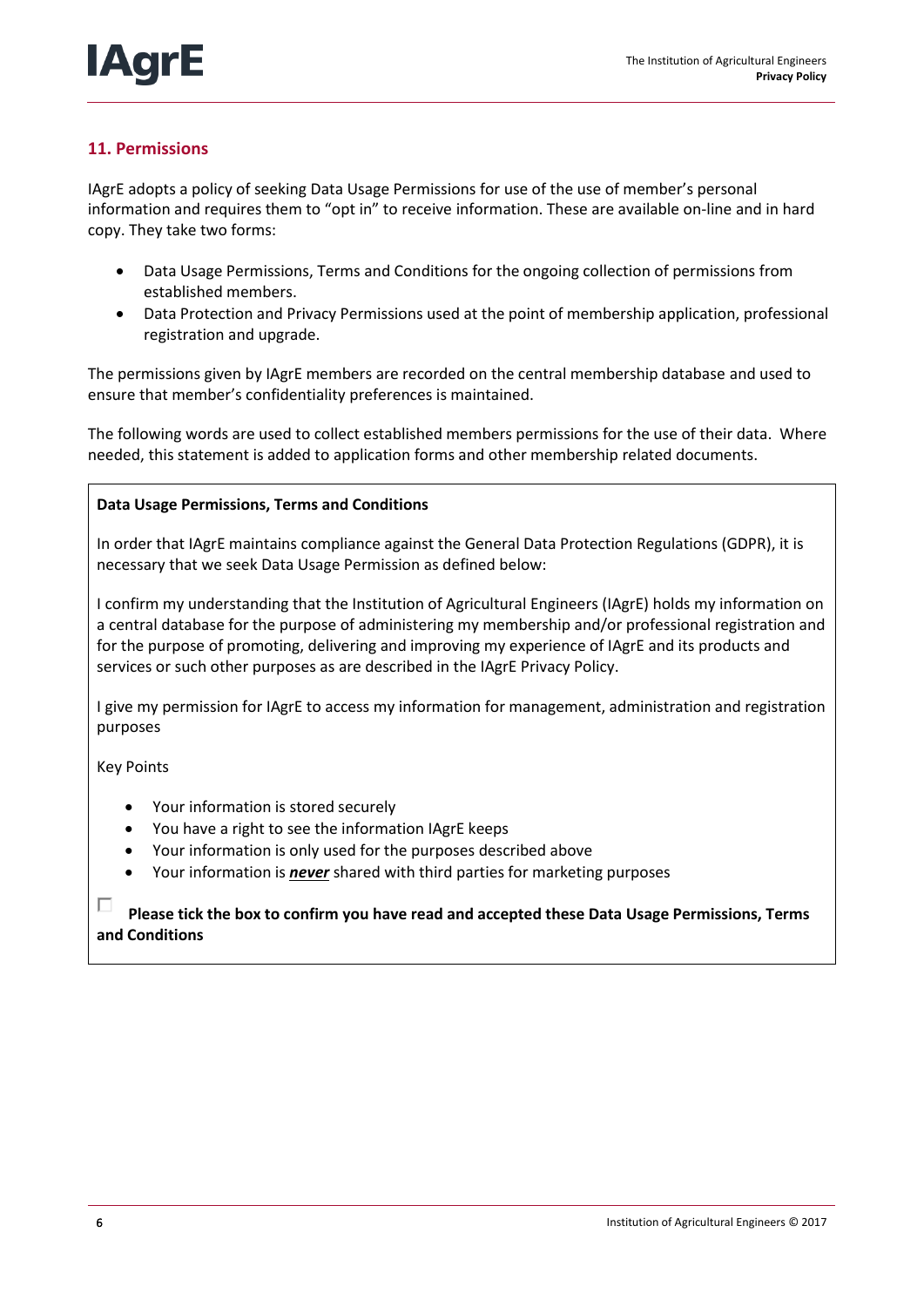

These words are placed at the end of all application and upgrade forms

# **Data Protection**

I understand and consent to the information provided on this form being processed by IAgrE for its sole use (including my Local Branch), for the purpose of promoting, delivering and improving my experience of IAgrE and its products and services or such other purposes as are described in the IAgrE Privacy Statement and Disclaimer.

I give my permission for IAgrE to access my information for management, administration and registration purposes.

I confirm that I wish to receive notification (by post or electronic means) of IAgrE products, events and services which may be of interest and benefit to me.

#### п **Please tick the box to confirm you have read and accepted these Terms and Conditions**

#### **Declaration**

I declare that the statements made on this form are to the best of my knowledge true. I agree to comply with the Memorandum and Articles of Association, and associated Regulations of the Institution of Agricultural Engineers (IAgrE). I understand that this is a commitment to behave ethically within my profession. I will do my best to promote the interests of IAgrE. I confirm that I have not committed any offence of which IAgrE would require me to give notice under its Rules of Conduct.

The Rules of Conduct, Memorandum and Articles of Association, and associated Regulations are published on the websit[e www.iagre.org](http://www.iagre.org/)

г **Please tick the box to confirm you have read and accepted these Membership Terms and Conditions** 

### **12. Third party websites**

The IAgrE Website contains links to other websites. These websites are not operated by IAgrE and are outside the control of IAgrE. IAgrE accepts no responsibility whatsoever for these websites or their contents. In particular, if you follow a link to any of these websites, please note that these websites have their own privacy policies and that IAgrE does not accept any responsibility or liability for these policies. Please check these policies before you submit any personal data to these websites